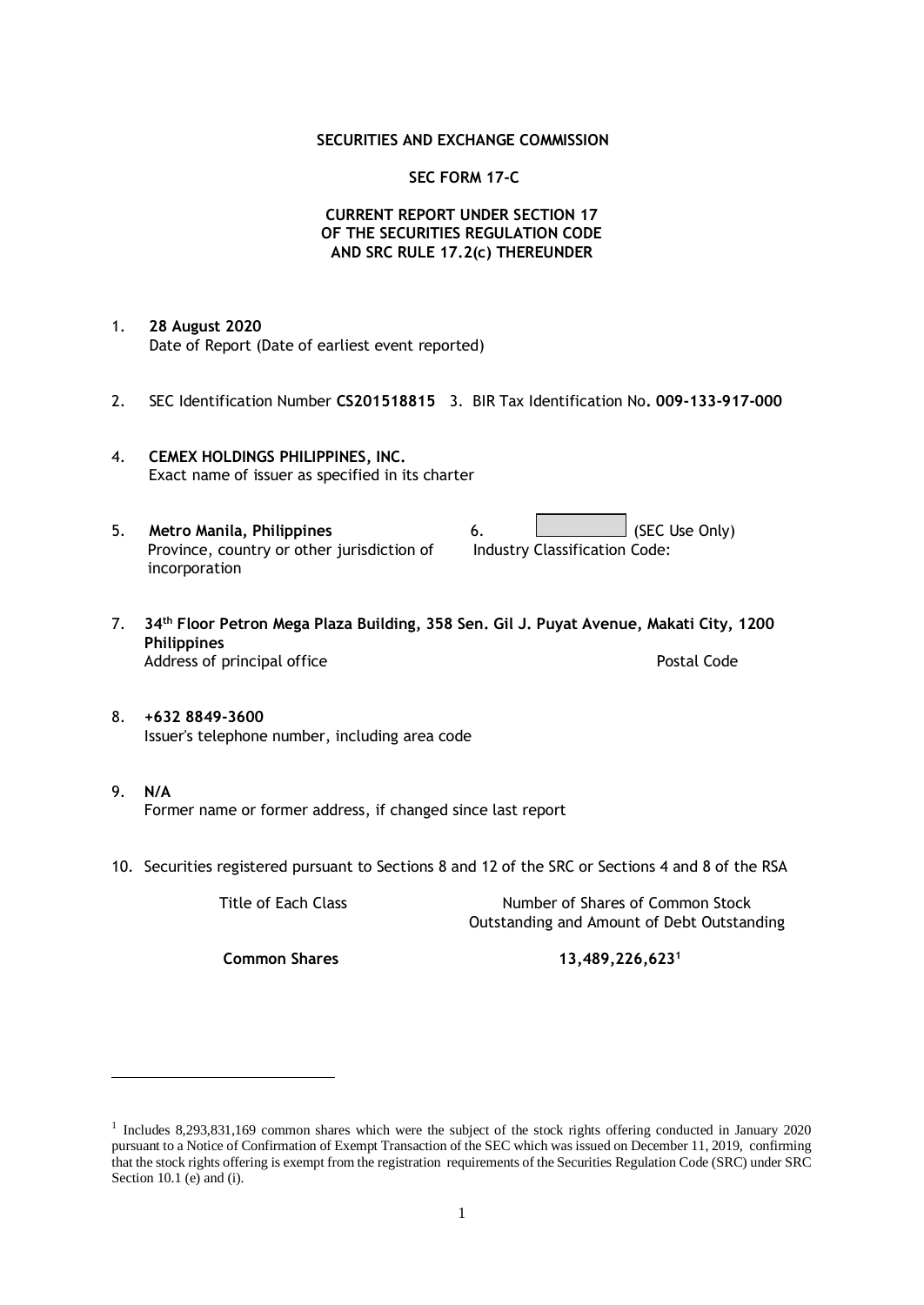11. Indicate the item numbers reported herein: **Item 9 - Other Events**

**CEMEX HOLDING PHILIPPINES, INC. ("CHP") reports on the use of proceeds realized from the Stock Rights Offering (SRO) of 8,293,831,169 common shares of CHP. Based on the Offer**  Price of P1.54 per share, the total proceeds from the SRO amounted to P12,772,500,000.26.

**The following costs and expenses below were charged/applied today against the SRO proceeds:**

| USE OF PROCEEDS/PURPOSE                                                                     | <b>AMOUNT</b> (in<br>Pesos) |
|---------------------------------------------------------------------------------------------|-----------------------------|
| Costs and expenses associated with the SOLID Cement plant<br>expansion project <sup>1</sup> | 446,776,264.69              |

1 *Funded through advances made by CHP to Solid Cement Corporation ("SOLID") under the Revolving Master Loan Facility Agreement dated 3 March 2020 entered into between CHP, as lender, and SOLID, as borrower*

## **SIGNATURES**

Pursuant to the requirements of the Securities Regulation Code, the issuer has duly caused this report to be signed on its behalf by the undersigned hereunto duly authorized.

**CEMEX HOLDINGS PHILIPPINES, INC. 28 August 2020 Issuer Date** 

 **Jannette Virata Sevilla Compliance Officer**